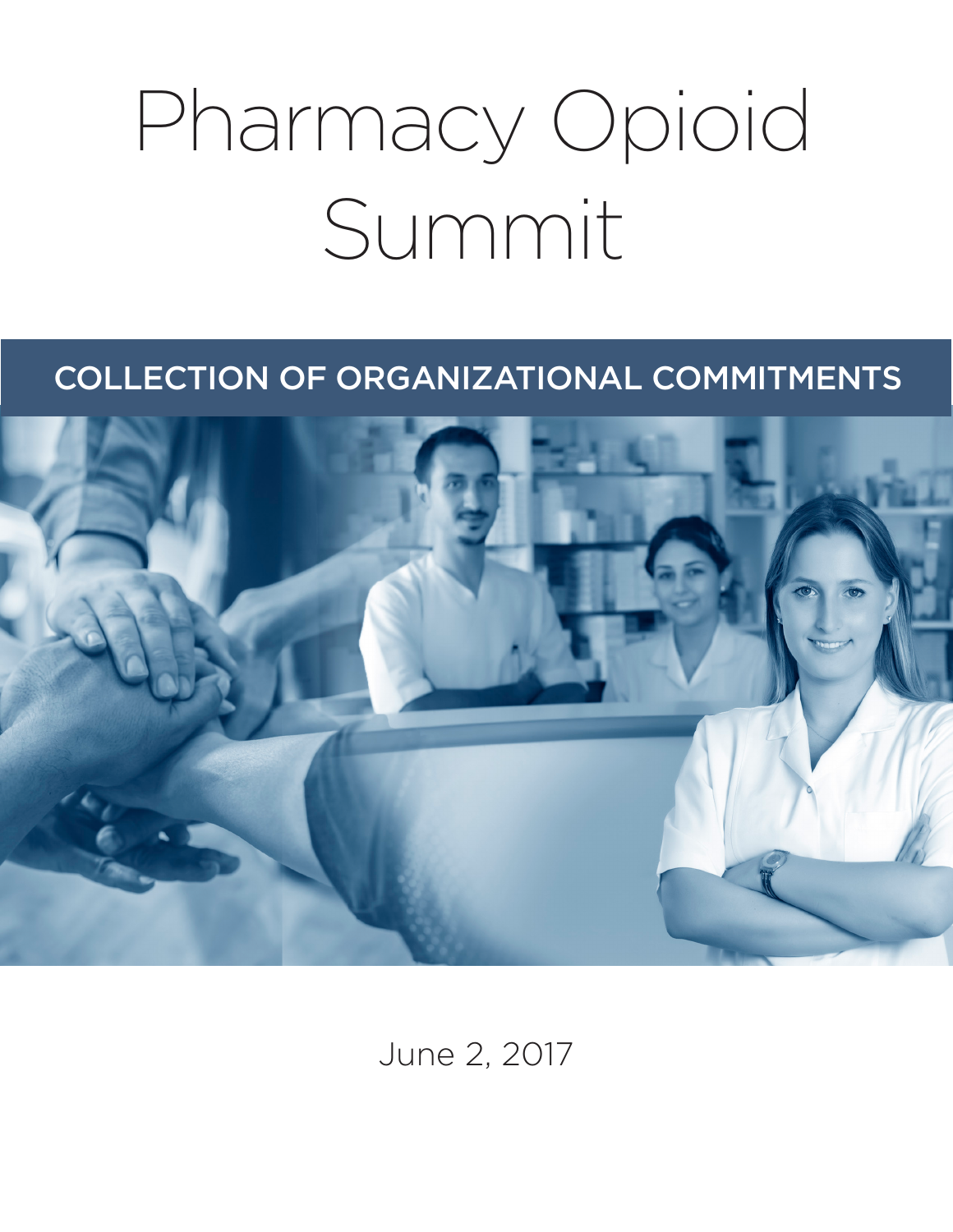# ALBERTA COLLEGE OF PHARMACISTS

#### Dale Cooney, Deputy Registrar Greg Eberhart, Registrar

- 1. We proposed amendments to the Scheduled Drugs Regulation (Alberta), to move all nonprescription codeine products to Schedule 1, meaning that they would require a prescription.
- 2. We partner with other organizations in the Triplicate Prescription Program, a prescription monitoring program for drugs of potential abuse
	- We collaborate with the College of Physicians and Surgeons of Alberta to communicate with our respective registrants about high risk individuals
- 3. We sit as a member of the Provincial Urgent Opioid Response Coordinating Committee
- 4. We participated in the development of procedures for the distribution of Naloxone kits and provided guidelines for pharmacists to provide
- 5. Naloxone kits as a schedule 2 drug; and later, as an unscheduled drug
- 6. We have collaborated with the College of Physicians and Surgeons as a presenter at their Forum regarding Opioid Prescribing and provided input to the development of prescribing standards for drugs with abuse potential
- 7. Council has supported the development of policy under consideration by Alberta Health regarding the distribution of opioids to patients covered by government programs
- 8. We are developing standards/guidelines for pharmacists re dispensing of prescriptions for opioids. These will be considered at the June meeting of ACP council.

# ALBERTA PHARMACISTS' ASSOCIATION

#### Margaret Wing, CEO Jody Shkrobot, President

- 1. Take Home Naloxone (THN) Education program (Online)
	- a. We are a partner organization for educating community pharmacists and registering sites for access to THN kits.
	- b. CCCEP Accredited 0.5 CEUs
	- Category Education
	- Partners Alberta Health, Alberta Health Services
- 2. Beyond Naloxone: What Role Will Pharmacists Play in Alberta's Opioid Crisis Education Program (Online)
	- a. CCCEP Accredited 1.0 CEU
	- Category Education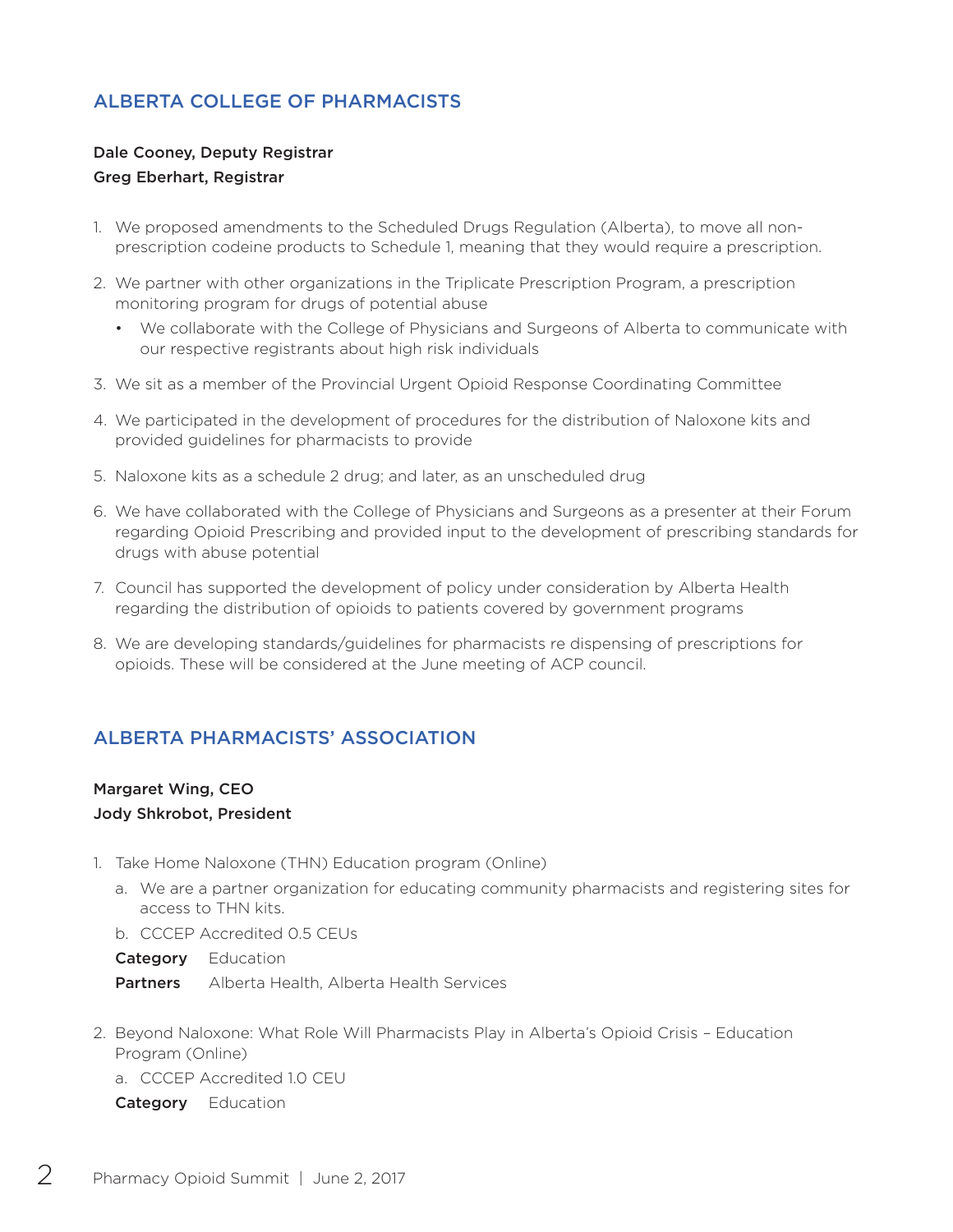3. A Review of the New Physician Opioid Prescribing Guidelines for Pharmacists (Conference Session – planned fall 2017) – Speaker TBD

Category Education

- **Partners** TPP?, Alberta College of Family Physicians?, Alberta College of Physicians and Surgeons?
- 4. Triplicate Prescription Program
	- a. RxA is a partner in this provincial program that aims to reduce the misuse and abuse of prescription drugs, especially that of opioids.
	- b. The TPP collects prescribing and dispensing data for listed drugs. When the data meet certain criteria, physicians and others involved in the care of the patient are alerted, provided with information and directed to resources to support them in providing safe care.

**Category** Control and Monitoring

- **Partners** Alberta College of Pharmacists, the College of Physicians and Surgeons of Alberta, the Alberta Medical Association, the College and Association of Registered Nurses, the Alberta Dental Association and College, the Alberta Veterinarian Medical Association, Alberta Health and Alberta Health Services.
- Timeline Ongoing
- 5. NetCARE/PIN support and engagement
	- a. RxA supports the adoption of the provincial electronic health record known as NetCARE along with the repository of dispensed medications known as the Pharmaceutical Information Network by administering grants to enable uptake by pharmacies.
	- b. Currently the majority of pharmacies batch their dispensed information each day into PIN however this is changing with the support of RxA to the real time integration of data.
	- c. The benefit of PIN is that all clinicans have access to a patient's drug profile and can assess the potential for medication mis-use.

**Category** Control and monitoring

Partners Alberta College of Pharmacists, Alberta Health

Timeline Ongoing

### ASSOCIATION DES PHARMACIENS DES ÉTABLISSEMENTS DE SANTÉ DU QUÉBEC

# François Paradis, Président

- Linda Vaillant, Directrice générale
- 1. Offrir une formation aux pharmaciens d'établissements sur la gestion des surdoses (accidentelles ou volontaires)

Catégorie Éducation

2. Offrir une formation aux pharmaciens d'établissements sur la gestion de la douleur (incluant l'utilisation de molécules autres que les opiacés)

Catégorie Éducation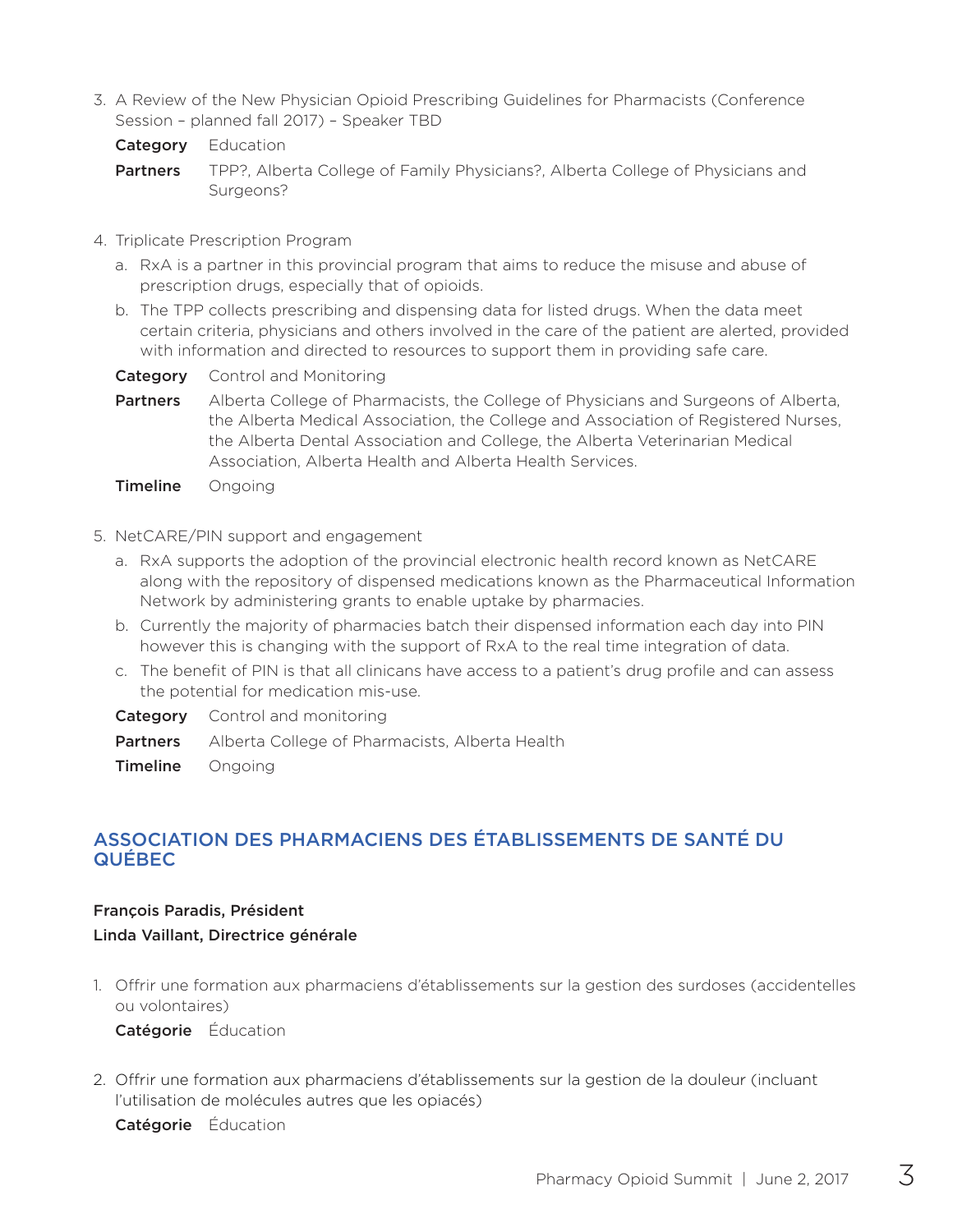# ASSOCIATION OF FACULTIES OF PHARMACY OF CANADA

#### Beth Sproule, Chair, AFPC Opioid Working Group Janet Cooper, Executive Director

- 1. Conduct an environmental scan to identify faculty experts, best teaching practices and the extent to which current curricula addresses pain management, opioid use and misuse.
	- Develop plan for environmental scan
	- Data collection
	- Analyze, interpret scan results
	- Develop and implement dissemination plan
	- AFPC Annual Conference presentation

Category Education

Partners 10 Canadian Pharmacy Faculties

Timeline June 2017

- 2. Adapt and disseminate the recommendations of the First Do No Harm: Responding to Canada's Prescription Drug Crisis Strategy "Competencies for health professionals in pain management, drug prescribing, dependence, addiction and abuse" within the curricula for undergraduate levels and continuing professional development of the 10 faculties of pharmacy
	- Adapt:
	- Draft competencies for pharmacists
	- Stakeholder consultations on draft document
	- Finalize competency document
	- Disseminate:
	- Develop dissemination plan
	- Implement plan
	- (Monitor uptake)

Category Education

- Partners 10 Canadian Pharmacy Faculties
- Timeline October 2017

# ASSOCIATION QUÉBÉCOISE DES PHARMACIENS PROPRIÉTAIRES

#### Jean Bourcier, Executive Vice-President and General Director Jean Thiffault, Président

1. Early dissemination of information on the use of naloxone and on the National collective prescription developed by INESSS for community pharmacists based in Quebec.

Category Education Timeline May 2017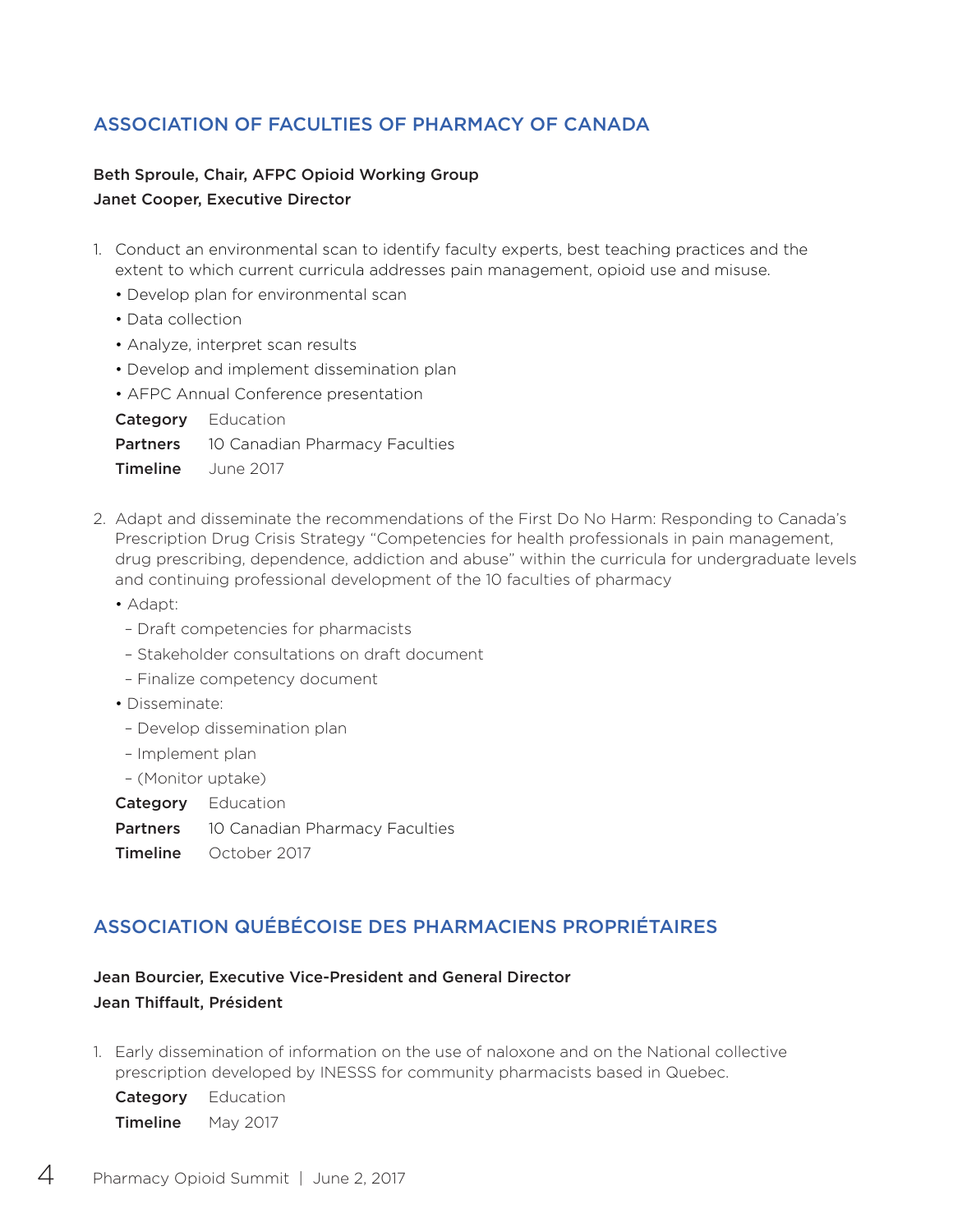2. Participation in the multi stakeholder working group set up by OPQ to establish a plan of action for the safer use of opioids in Quebec.

**Category** Control & Monitoring Partners OPQ, APES

**Timeline** Starting June 2017

3. Work with RAMQ-DSQ and pharmacy software developers to ensure that all exempted codeine products dispensed by pharmacists appear in the DSQ.

**Category** Control & Monitoring Partners RAMQ Timeline Ongoing

4. Request from RAMQ and public health for a wider reimbursement of naloxone and coverage of a complete kit.

Category Prevention **Partners** RAMQ, Quebec Public Health

- Timeline Ongoing
- 5. Share with members ongoing and new initiatives and control measures for proper use of opioids for pain management and for limiting diversion.

**Category** Education Timeline Ongoing

#### BRITISH COLUMBIA PHARMACY ASSOCIATION

#### Mark Dickson, BCPhA Board Director & CPhA Board Director representing BCPhA

- 1. Take Home Naloxone (THN) Kit Distribution & Education
	- a. We are a partner organization for educating community pharmacists and ensuring they educate patients and others who purchase a Naloxone kit in a pharmacy.
	- b. We are currently in discussions with BCCDC regarding distribution of free THN kits in select pharmacies throughout BC.

**Category** Education

Partners BC Centre for Disease Control (BCCDC)

- **Timeline** Ongoing
- 2. In discussion with Medical Beneficiary & Pharmaceutical Services Division (MBPSD) of the BC Ministry of Health regarding the development and implementation of a new CCCEP accredited Opioid Substitution Treatment & Compliance Program (education program for pharmacists)

Category Education **Partners** MBPSD & BC Centre on Substance Use (BCCSU) **Timeline** In discussions with MBPSD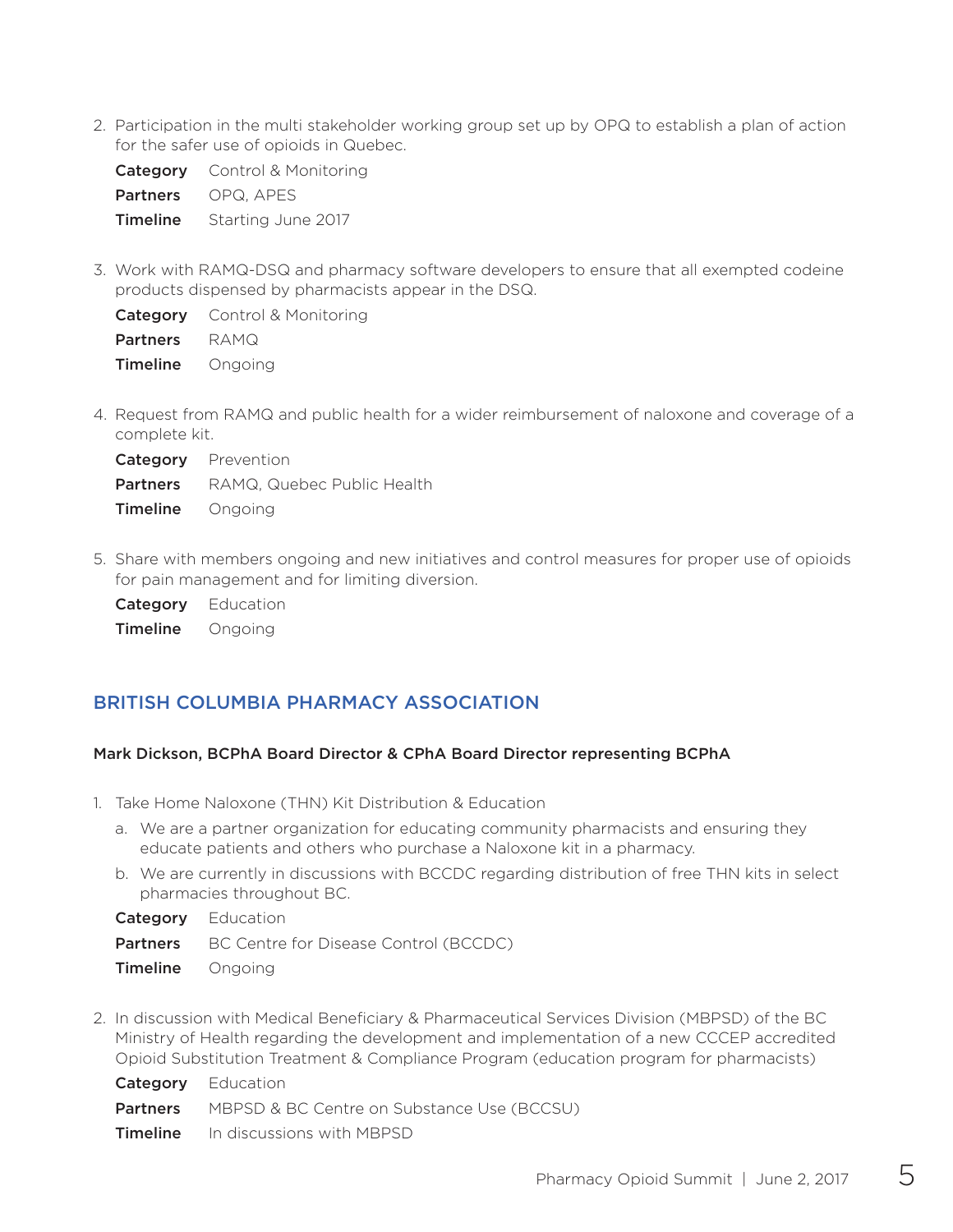3. Exploring a feasibility pilot in pharmacies of low barrier oral to injectable hydromorphone to prevent fatal overdose deaths

**Category** Education & Service Delivery Partners BCCSU

**Timeline** In discussions with BCCSU

#### CANADIAN COUNCIL ON CONTINUING EDUCATION IN PHARMACY

#### Philip Emberley, President

- 1. CCCCEP will develop a competency-mapped accreditation system to ensure that continuing education programs meet the standards and criteria for the required competencies to provide optimum emergency and ongoing care and medication management for patients with opioid dependency and/or other related health conditions.
	- Category Education
	- **Partners** To be determined. Open to any interested program provider, regulatory authority, professional association and other stakeholders.
	- Timeline September 2018

#### CANADIAN GENERIC PHARMACEUTICAL ASSOCIATION

#### Anne Wilkie, Vice President, Scientific & Regulatory Affairs

- 1. CGPA members meet and in many cases exceed regulatory requirements to ensure the manufacturing and sale of safe, effective lower cost treatment options and to minimize the potential for diversion.
	- Category Control & Monitoring
	- Partners Manufacturing & Distribution System Stakeholders
	- **Timeline** Ongoing
- 2. Our member companies support efforts to educate physicians on appropriate prescribing and patient education on appropriate use and safe storage to prevent diversion. Focusing efforts towards proposals that address the route of the problem such as better control and guidance at the prescriber and patient level would lead to a more complete long-term solution while maintaining adequate access for Canadians that require such pain medication.
	- Category Education
	- Partners Healthcare professionals
	- **Timeline** Ongoing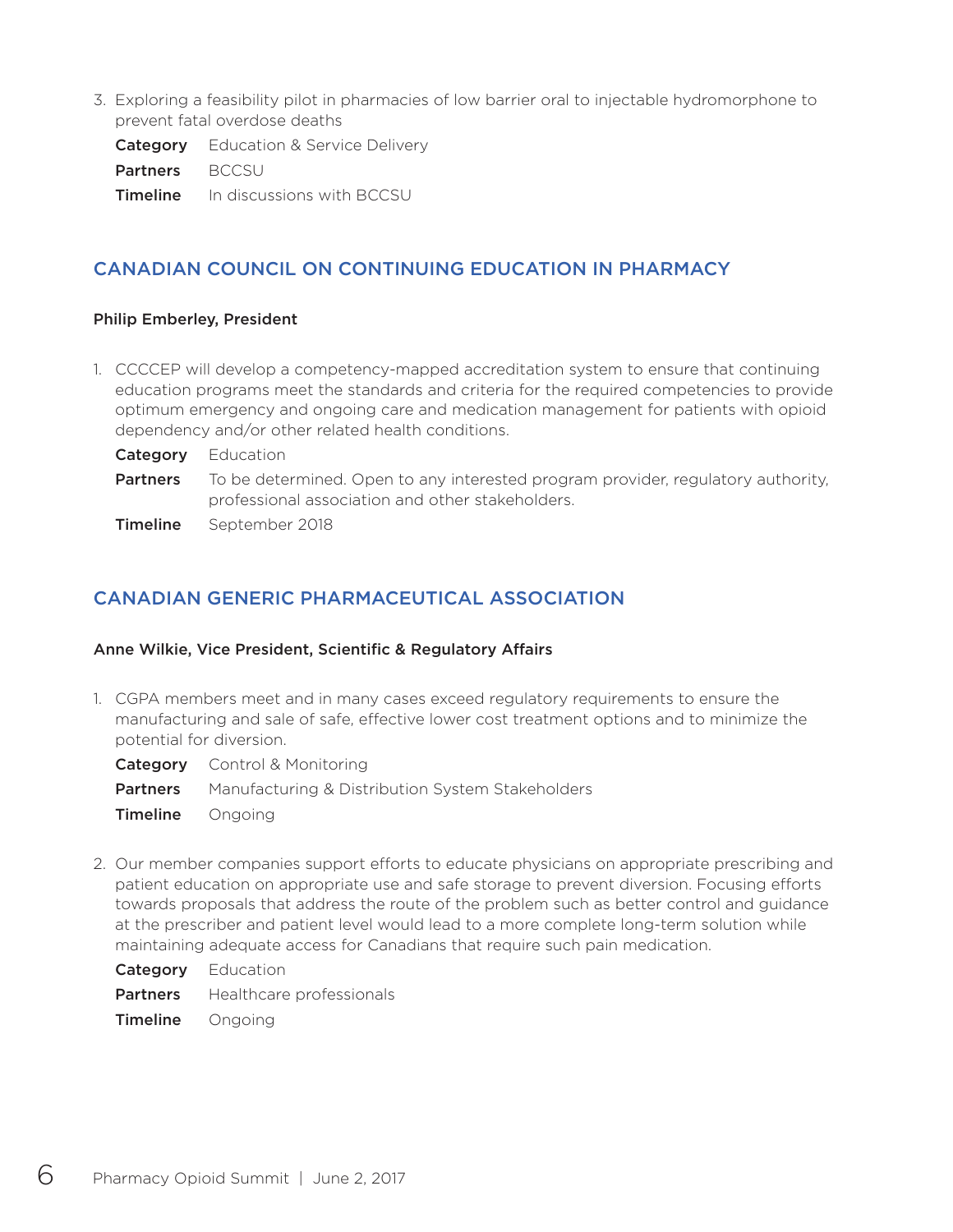# CANADIAN PHARMACISTS ASSOCIATION

#### Alistair Bursey, President Perry Eisenschmid, Chief Executive Officer

1. Developing a sector-wide strategy in Pharmacy on opioid misuse focused on prevention, control and monitoring and addiction management. This will include maximum dispensed quantities of narcotics, effective pain management, Drug Information System / Electronic Health Record monitoring systems to help reduce diversion, and addiction treatment programs, among others. The strategy will advance education programs, as well as regulatory and practice guidelines.

Partners Pharmacy community Timeline October 2017

- 2. Undertaking and promoting pharmacy practice based research in the area of opioid abuse (e.g., addiction management, optimal strategies for managing co-morbidities, innovative and best practice pharmacy approaches, and de-prescribing strategies).
- 3. Producing an environmental scan of Continuing Professional Development programs across the country as they relate to pharmacists to better understand what already exists and to ensure that there is no duplication.
- 4. Continuing to work with Health Canada, Regulatory Authorities and stakeholders towards extending prescribing authority for pharmacists to include medication management of controlled substances.

# CANADIAN SOCIETY OF HOSPITAL PHARMACISTS

#### Dr Myrella Roy, Executive Director Dr Glen Pearson, Past-President

1. Provide feedback on any revisions of Accreditation Canada's Qmentum medication management standards in light of the Joint Statement of Action to Address the Opioid Crisis

Category Prevention

Partners Accreditation Canada

- **Timeline** Contingent on timing of standard review by Accreditation Canada
- 2. Work with Health Canada, HealthCare*CAN*, other stakeholders, and CSHP members to identify best practices related to the handling and monitoring of medications within hospitals with the aim of reducing the loss and/or theft of opioid medications.

**Category** Control and monitoring

Partners Health Canada, HealthCareCAN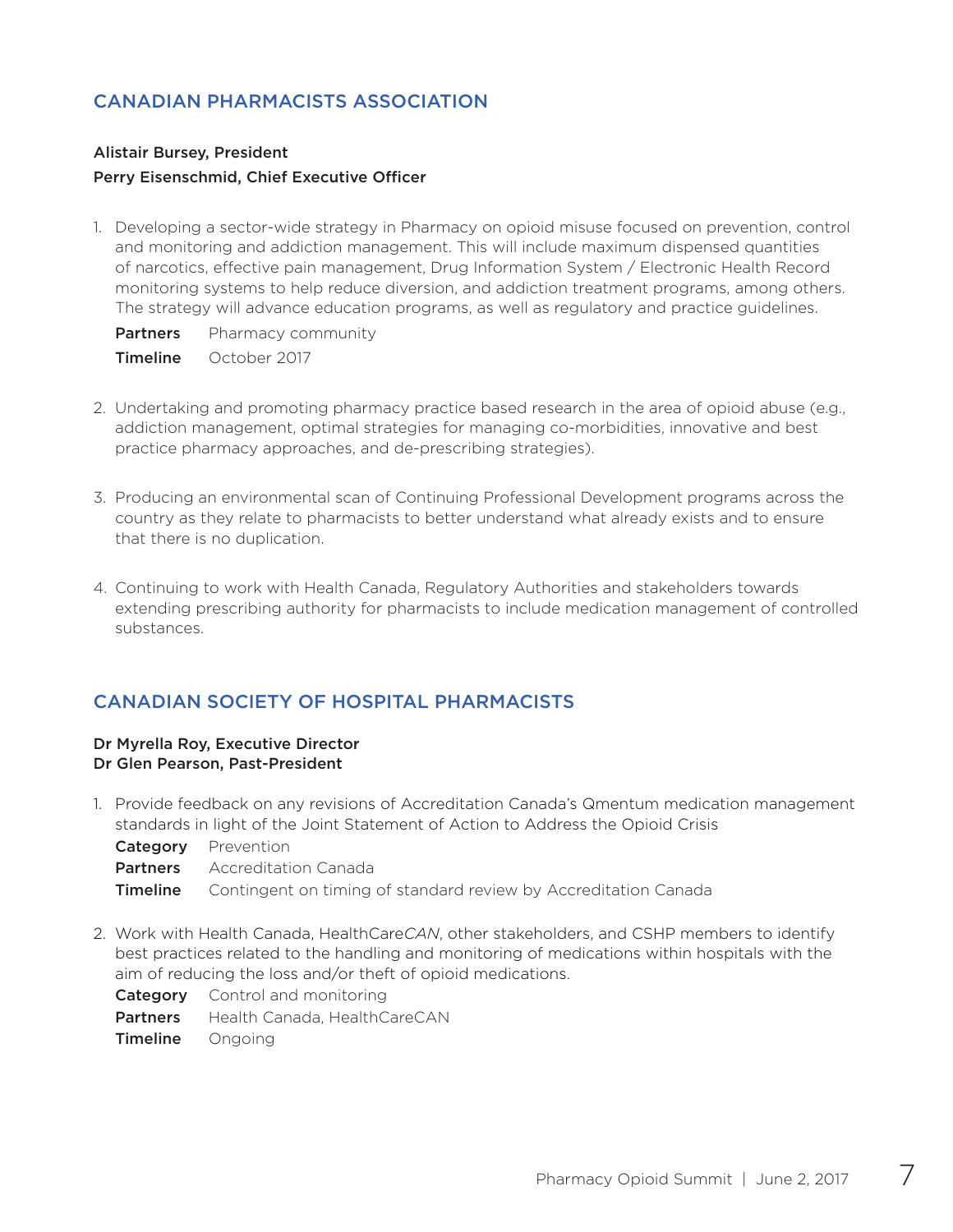# COSTCO PHARMACY

#### Lawrence Varga, GMM Operations Joseph Hanna, Director Rx Buying/Pharmacy Benefits & Professional Services

1. Each pharmacy has been sent a minimum inventory level of 2 Take Home Naloxone (THN) kits with injectable naloxone.All pharmacy managers are familiar with provincial standards for providing THN, and ensure they have taken any steps needed to competently and confidently provide customer.

Category Harm Reduction Partners Provincial Pharmacy Associations, Regulators, Manufacturers, Distributors Timeline April 2017

2. Narcan nasal spray has been acquired and two units have been shipped to each location for overdose patients that occur on the premises. Conference calls have occurred with all pharmacy managers across Canada.

Category Harm Reduction Partners Internal, Adapt Pharma Timeline April 2017

3. Implemented fentanyl patch-for-patch program in Ontario.

|                          | <b>Category</b> Education/Control and Monitoring                 |
|--------------------------|------------------------------------------------------------------|
|                          | <b>Partners</b> Pharmacy Associations, Regulators, Manufacturers |
| <b>Timeline</b> Oct 2016 |                                                                  |

4. Restricted all Imodium and generic Imodium products to a maximum of three packages. Placed these products behind the counter, requiring pharmacist consultation for each sale of product.

Category Prevention Partners Internal Timeline May 2017

# NATIONAL ASSOCIATION OF PHARMACY REGULATORY AUTHORITIES

#### Anjli Acharya, President Adele Fifield, Executive Director

The National Association of Pharmacy Regulatory Authorities (Nov. 2016) Commitments: *The commitments of the National Association of Pharmacy Regulatory Authorities (NAPRA) are included simply for information-sharing. NAPRA's engagement on the opioid crisis is solely through its participation on the [Joint Statement of Action to Address the Opioid Crisis](https://www.canada.ca/en/health-canada/services/substance-abuse/opioid-conference/joint-statement-action-address-opioid-crisis.html) that was signed in November 2016. Because of the unique role of pharmacy regulators in public protection and as regulators of the profession, NAPRA and its members do not participate in pharmacy sector initiatives led by other organizations.* 

- 1. Developing and implementing a pharmacist-patient communication tool that will provide guidance to pharmacists on how to have difficult conversations with patients regarding opioid use.
	- Timeline November 2017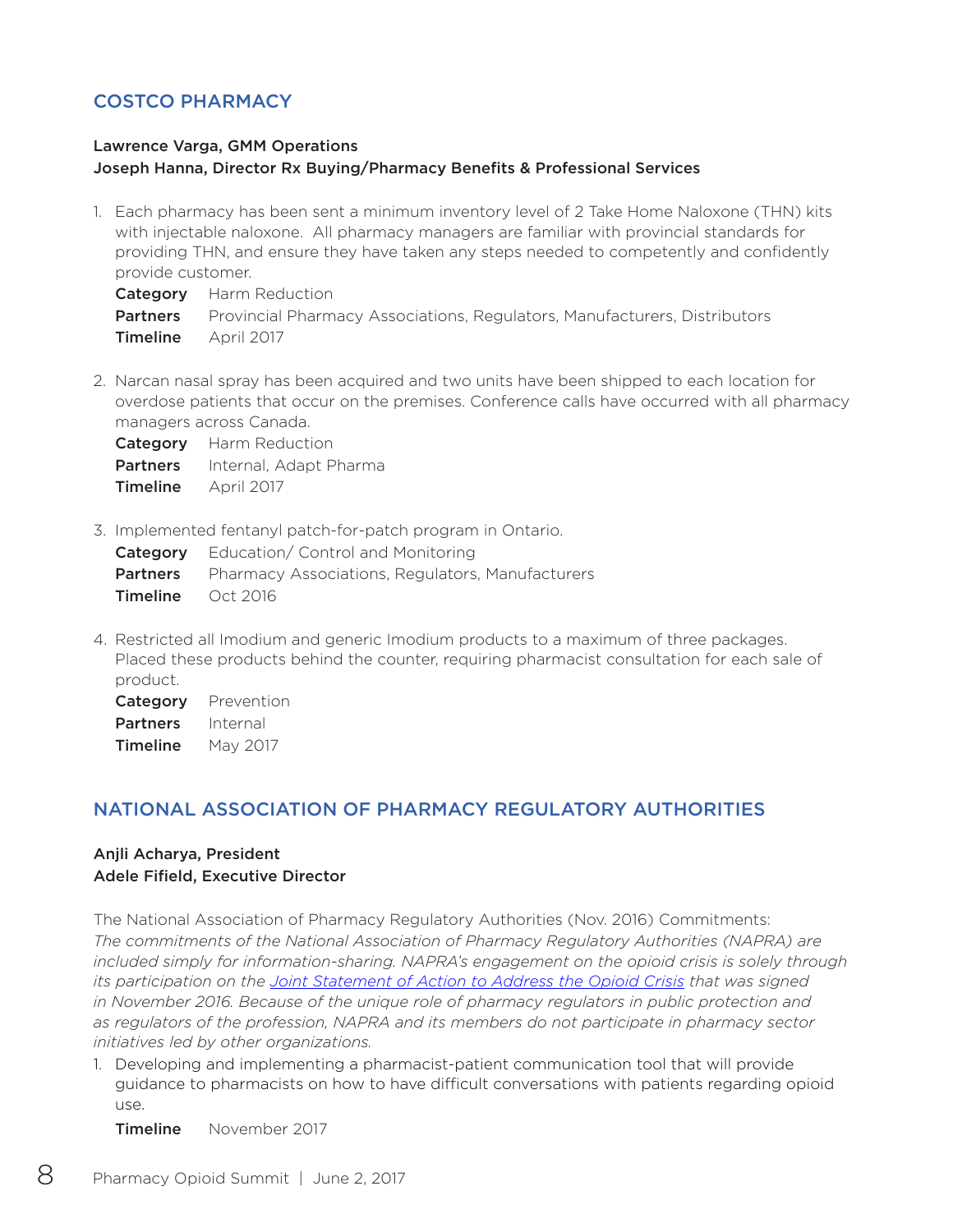2. Contributing to national monitoring and surveillance through compiling the extent by which provinces are able to gather data from multiple sources on the doses of opioids, for example, in "morphine equivalents" or another common measure, to possibly correlate national Prescription Monitoring Program data with new national guidelines on watchful doses that are prescribed to patients across all provinces and territories and Canadian Forces Pharmacy Services.

Timeline November 2018

### NEIGHBOURHOOD PHARMACY ASSOCIATION OF CANADA

#### Justin J. Bates, Chief Executive Officer

- 1. ISMP and Neighbourhood Pharmacies developed and distributed patient opioid handout for stores as a bag stuffer
- 2. Supported efforts to get Naloxone kits to pharmacies and advocating for funding (ON) along with other pharmacy stakeholders

Advocacy efforts related to Opioids:

- Changes to methadone dispensing to promote the most appropriate behaviour including shifting to Suboxone
- Promoting programs to better inform patients on the risks of opioids
- Working with stakeholders to improve the evidence base
- Promoting better treatment options for patients
- Reducing easy access to unnecessary opioids
- Enabling pharmacists to adapt opioid prescriptions
- Promoting the need for new practice guidelines
- Promoting the need for integrated and harmonized health information technologies
- Participating in the Pain Management Forum

#### NEW BRUNSWICK PHARMACISTS ASSOCIATION

#### Paul Blanchard, Executive Director Andrew Brillant, President

- 1. We are working still with Government to implement an electronic Prescription Monitoring program. While all pharmacies are now connected, the PMP is still not complete as it is not firing messages or alerts to pharmacies. The NBPA will continue to co-chair a working group with NB Department of Health that will develop and implement an integrated pharmacy Drug Information System including a Prescription Monitoring Program.
- 2. The NBPA will work toward the adoption of a policy to ensure that all exempted codeine products (dispense and refusals) be recorded in the PMP/DIS. We think this is an initiative that will promote harm reduction in New Brunswick.
- 3. The NBPA will develop a list of pharmacies that provide naloxone kits for sale. Our Government is not funding naloxone kits to consumers.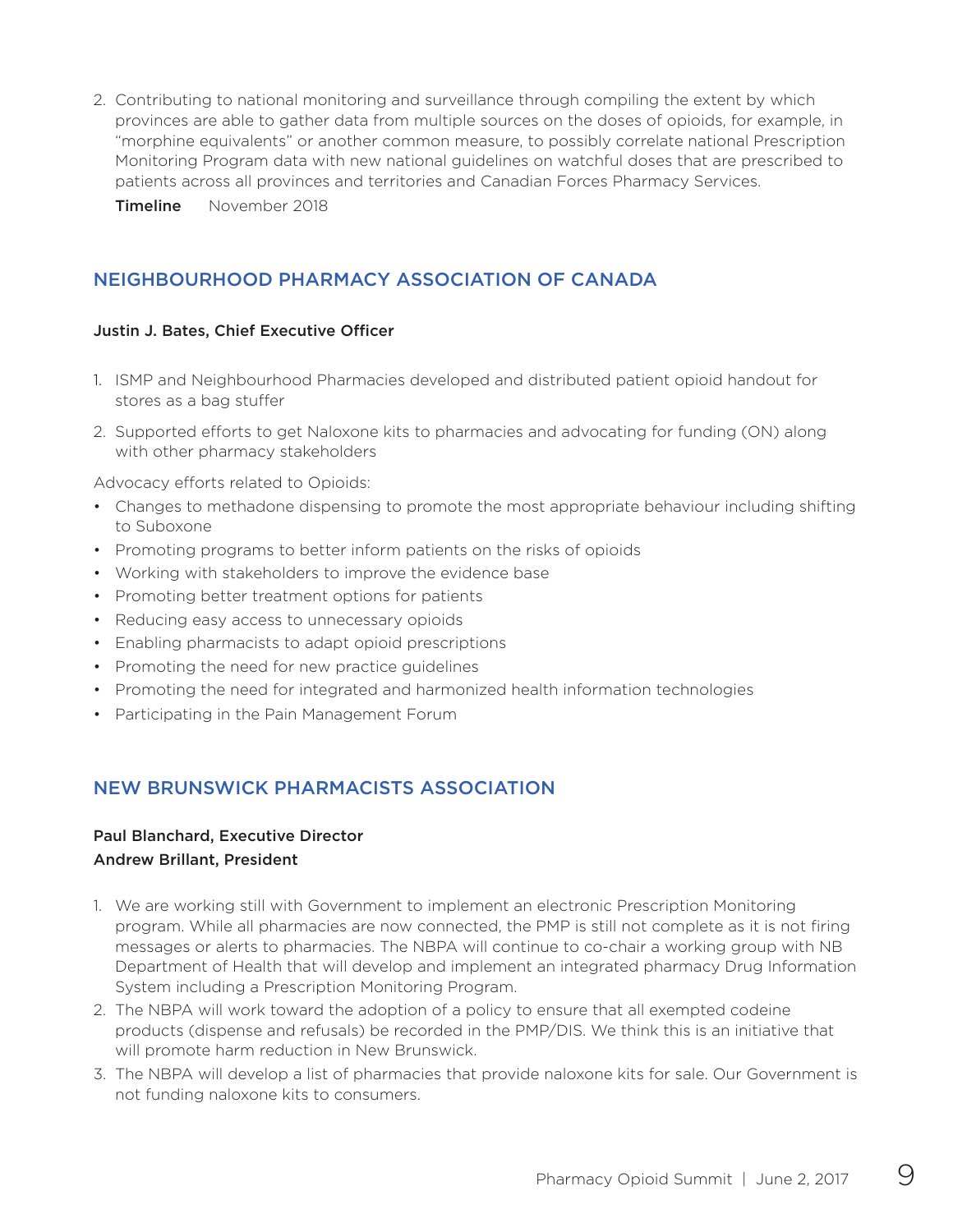# ONTARIO PHARMACISTS ASSOCIATION

#### Allan Malek, Senior Vice President, Professional Affairs Andrew Gall, Chief Executive Officer

- 1. Opioid Addiction and Substitution Therapy Online Modules (24 in total):
	- These modules are acceptable for meeting the OCP required training update. Updates are required at minimum every five years.
	- Note: These modules do not satisfy initial training requirements. They are not intended to replace the CAMH Opioid Dependence Treatment course, which Designated Managers and pharmacists are required to complete in order to dispense methadone as outlined in OCP's "Methadone Maintenance Treatment and Dispensing Policy".

**Category** Complementary education for members and non-members

Partners Ontario Ministry of Health & Long Term Care

Timeline Ongoing

- 2. Take-Home Naloxone in Community Pharmacies:
	- Pre-requisite to dispense free take-home naloxone kits via the MOHLTC's Ontario Naloxone Program in Pharmacies (ONPP)
	- Category Complementary education for members and non-members

**Partners** Ontario Ministry of Health & Long Term Care

Timeline Ongoing

- 3. Naloxone in Pharmacies Obligation, Opportunity and Optics
	- Provides a quick overview on naloxone's pharmacology, the societal context behind naloxone programs, pharmacy's role in naloxone programs, the importance and impact of naloxone to the business of pharmacy and to the profession as a whole

**Category** Practice Support (currently unaccredited, complementary education)

Timeline Ongoing

- 4. Downloadable naloxone posters
	- One for posting inside pharmacies and another designed for non-pharmacy establishments to create awareness (night clubs, restaurants, community centres, etc.)
	- Free for members and non-members

Category Prevention

- 5. Methadone, Buprenorphine and the Community:
	- Full-day workshop which includes an overview of addiction and treatment strategies and a review of the latest OCP policy on dispensing methadone.
	- Also focuses on destigmatizing methadone maintenance treatment and addresses the effect of methadone clinics and programs on the community.
	- A session on pain management explores situations in which patients on methadone or buprenorphine/naloxone maintenance treatment may require analgesics and what options they may have.
	- Accredited for 8.0 CEUs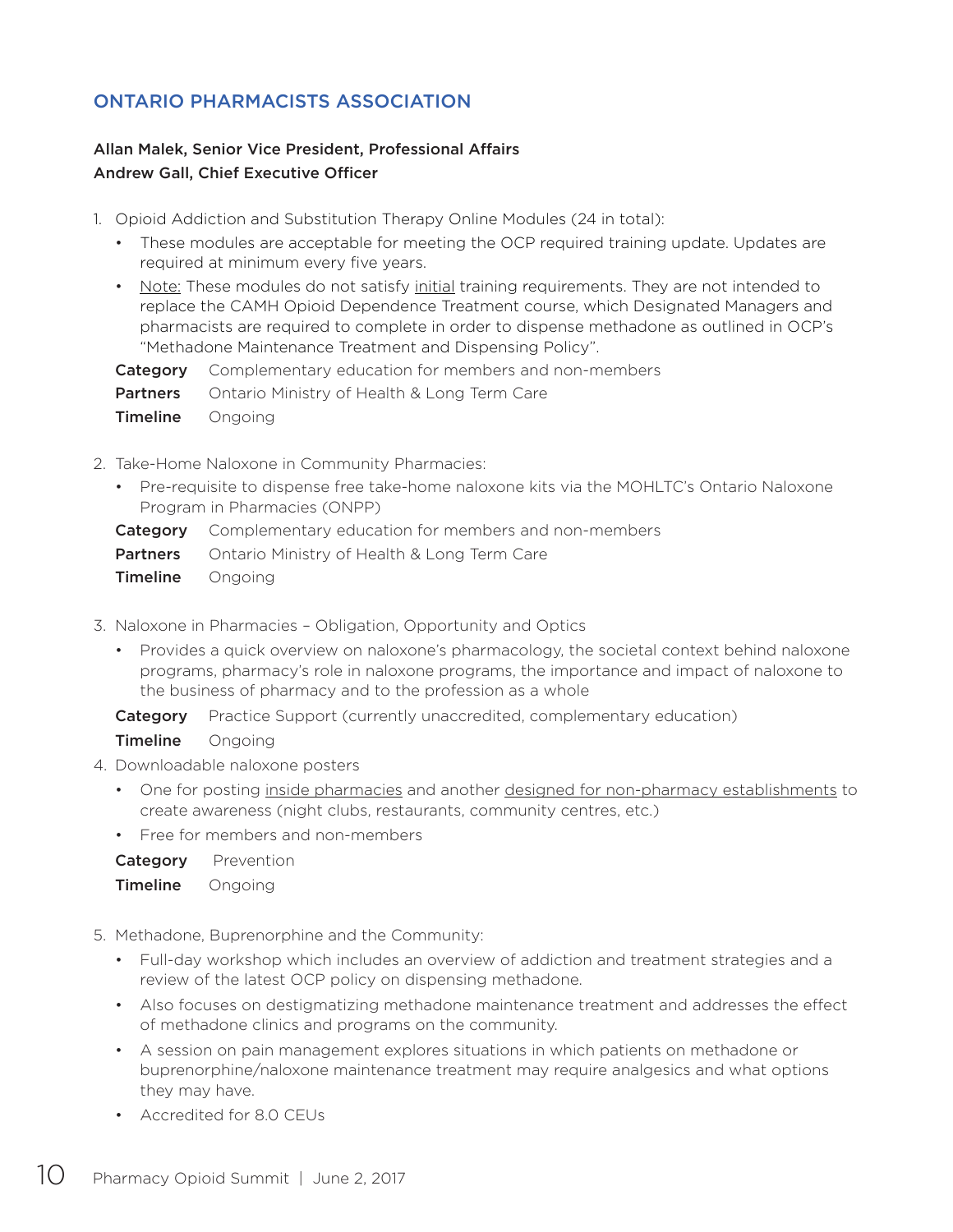**Category** Complementary education for members and non-members **Partners** Ontario Ministry of Health & Long Term Care Timeline Ongoing

6. (i) Methadone Toolkit:

(ii) Buprenorphine Toolkit:

- Developed by OPA for pharmacists in Ontario as a general guide to support those wishing to initiate a methadone or buprenorphine/naloxone program in their pharmacy setting.
- The resource materials provided in this toolkit are for general information purposes only and are NOT meant to be used "as is".

Category Complementary practice support

Timeline Ongoing

- 7. Ontario Patch-for-Patch Legislation
	- Stemmed from OPA's participation on an Ontario Association of Chiefs of Police (OACC) Taskforce on a voluntary fentanyl patch return program

**Category** Interdisciplinary collaboration

Partners OPA, OCP, OMA, CPSO, OACC, Coroner's Office, MOHLTC

- **Timeline** Ongoing
- 8. OPA MASTER Plan for Pain Management
	- Currently in development
	- Multi-disciplinary
	- Possibility of serving as a prerequisite for a proposed MedsCheck Pain Mgmt program

**Category** Blended education - live and online

Partners TBD - multiple anticipated

**Timeline** Anticipated completion by Q4 2017

- 9. Inter-professional Collaboration and Patient-Centered Care in Pain Management:
	- Interprofessional practice research initiative aimed at identifying facilitators and barriers of interprofessional collaboration related to pain management and patient-centered care within the community setting
	- Category Research
	- Partners Multiple TBD
	- **Timeline** End of Q4 2017 (anticipated completion pending funding)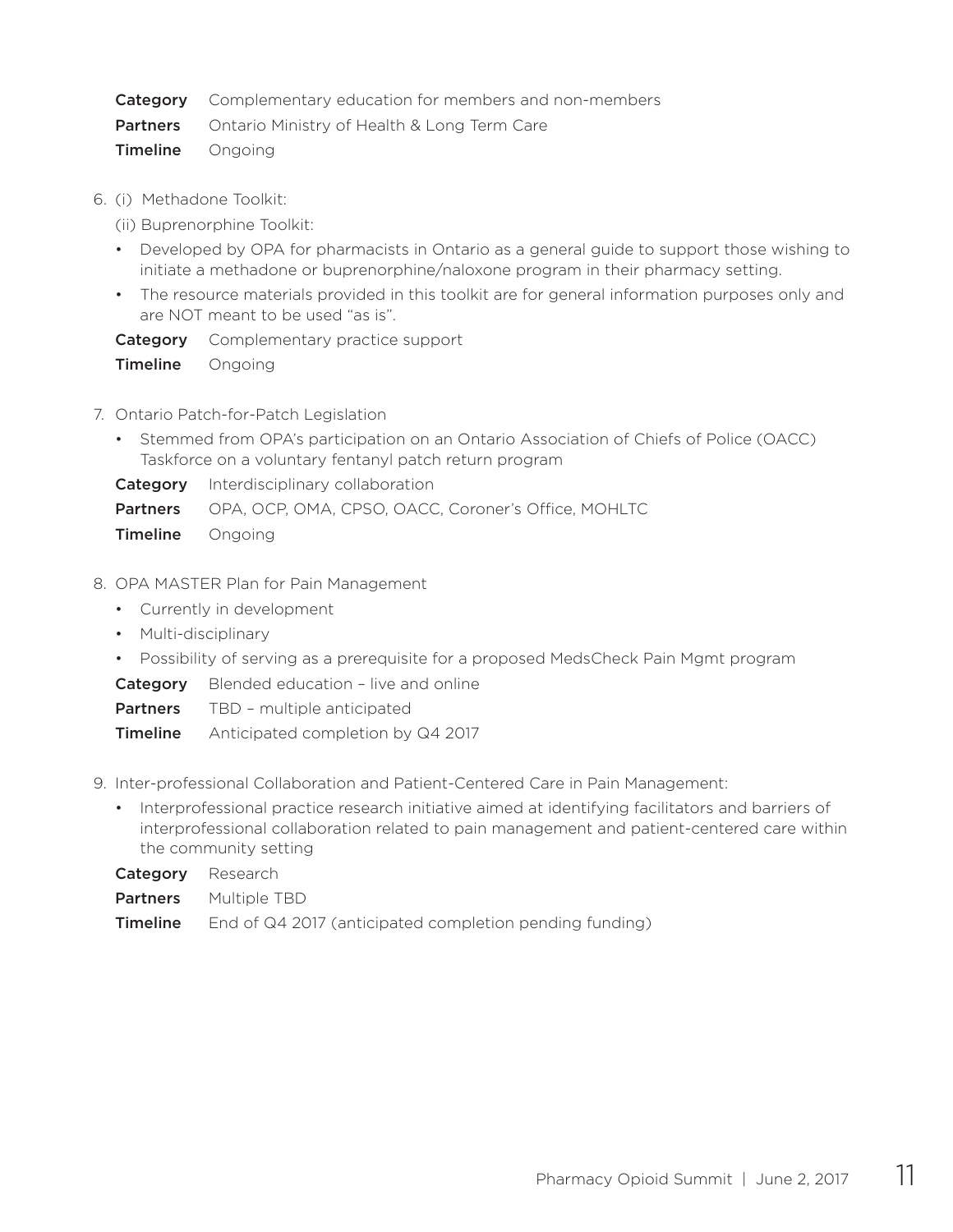# ORDRE DES PHARMACIENS DU QUÉBEC

#### Patrick Boudreault, directeur des affaires externes et du soutien professionel

- 1. Mobiliser les partenaires afin d'établir un plan d'action pour un usage sécuritaire des opioïdes au Québec.
- 2. Établir un programme de surveillance des prescriptions des opioïdes afin d'identifier les pratiques jugées à risqué.
- 3. Promouvoir un usage optimal des opioïdes et encourager les pratiques de prescription sécuritaires.
- 4. Collaborer avec les partenaires afin de mettre à jour les lignes directrices et les programmes de formation en tenant compte des meilleures pratiques dans le domaine du traitement de la douleur.

### PFIZER CANADA

#### Geneviève Pelletier, National Manager, Pharmacy Relations

- 1. Continued research efforts into tanezumab and other molecules for pain-related conditions
	- Category Research
	- **Timeline** Ongoing
- 2. Make available various Pfizer non-opioid pain medicines on the Canadian market
	- Category Prevention
	- **Timeline** Ongoing

#### PHARMACISTS' ASSOCIATION NEWFOUNDLAND & LABRADOR

#### Glenda Power, Executive Director Steve Gillingham, President

- 1. PANL will offer annual training for pharmacists related to the opioid crisis, as part of the continuing education program at its annual conference.
	- **Category** Education
	- **Timeline** September 2017, ongoing annual commitment
- 2. PANL will support the Government of Newfoundland and Labrador's Take Home Naloxone Kit program to increase capacity for opioid overdose response, with participation by pharmacy members in the distribution of kits for the public.
	- **Category** Addiction management
	- Partners Government of NL
	- Timeline September 2017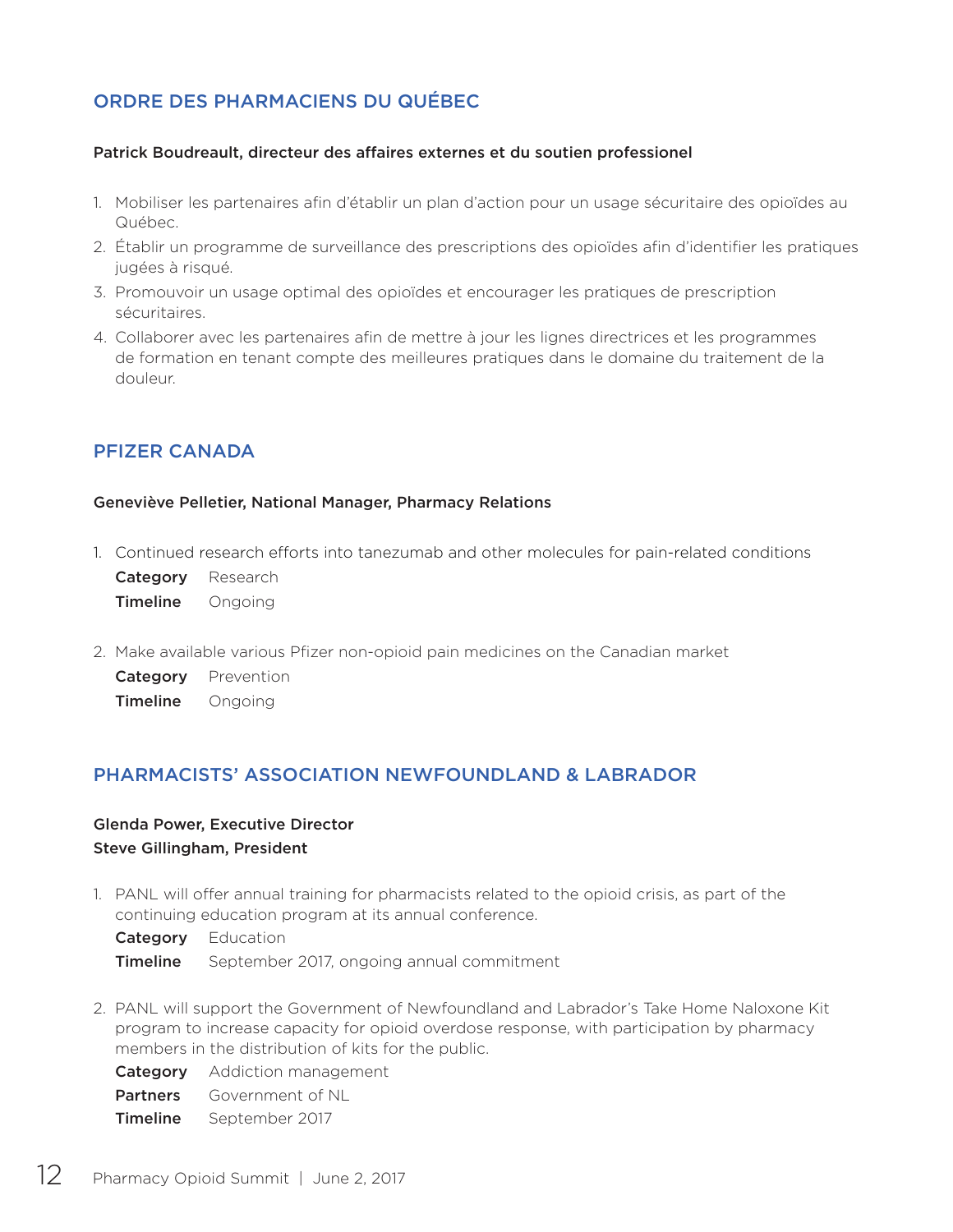3. PANL supports implementation by the Government of Newfoundland and Labrador of a Provincial Prescription Monitoring Program, of which a key element is the connection of pharmacies to the Provincial Pharmacy Network. As of May 12, 2017, 98% of pharmacies are connected.

**Category** Control and monitoring

**Partners** Government of NL, Newfoundland and Labrador Center for Health Information Timeline June 2017

# PHARMACISTS MANITOBA

#### Barret Procyshyn, Vice-President

1. Work with the College of Pharmacists of Manitoba (CPhM) and the College of Pharmacy (U of M) to foster a unified approach for managing opioids for chronic non-cancer pain within the province of Manitoba.

**Category** Education, Prevention, Control and Monitoring Partners College of Pharmacists of Manitoba (CPhM) and the College of Pharmacy (U of M)

2. Encourage members to become naloxone trained and member pharmacies to stock Take Home Naloxone (THN) kits so as to enable public access for high risk opioid users. Refer members to the college for registration and public listing for THN kit access

**Category** Control and Monitoring

3. Collaboratively develop, with stakeholder input, an ongoing clinical opioid monitoring/ communication tool for assessing patient response, risks etc.. for patients with chronic pain in alignment with parameters and recommendations established by the new Canadian guidelines **Category** Education, Control and Monitoring

# PHARMACY ASSOCIATION OF NOVA SCOTIA

#### Allison Bodnar, Executive Director

1. PANS is actively participating on the Provincial Working Group that has been developing an Action Plan on Opioid Misuse and Overdose. There are seven subgroups (Data Collection & Monitoring, Health Promotion, Harm Reduction, Access to Naloxone, Opioid Addiction Treatment, Enhancing Opioid Prescribing and Pain Management: prescription monitoring and Justice/Law Enforcement). PANS has been actively participating in the Health Promotion, Access to Naloxone and Enhancing Opioid Prescribing and Pain Management Committees. Recommendations were made in late winter and Government is moving ahead with a provincial take home naloxone program. PANS is currently working with Government on operational details for the program.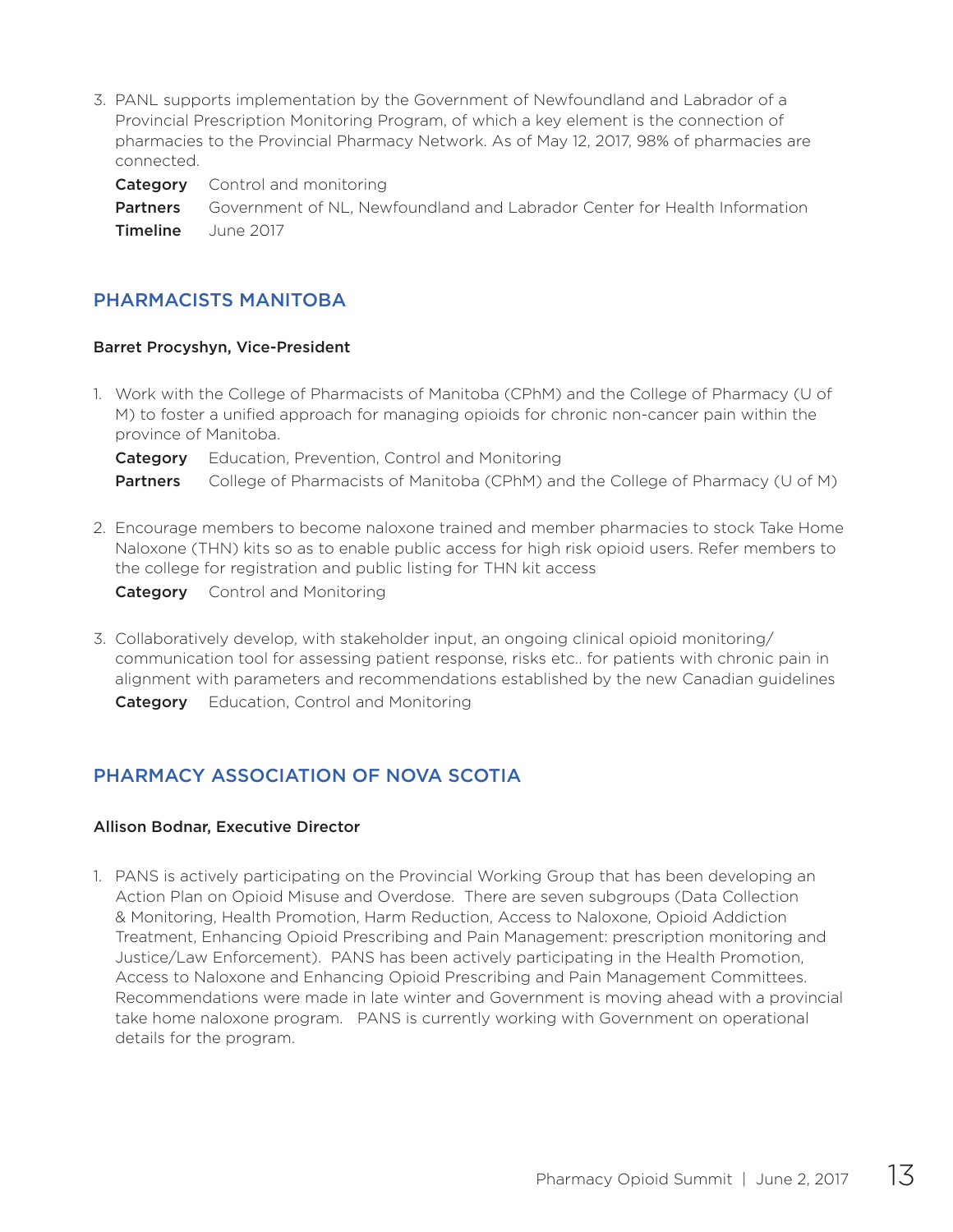- 2. In 2016, PANS provided take home naloxone kits to the majority of pharmacies so that Naloxone would be available in pharmacies throughout Nova Scotia. We provided education and training on Naloxone as well an on-line resource centre for pharmacies. We continue to provide kits to pharmacies as required and will do so until a provincial program is implemented.
- 3. We continue to provide up to date information to member pharmacists on this issue nationally, as well as new prescribing standards and will be providing education on this issue at our upcoming fall conference. We are currently looking at continuing education on pain management, addiction and the new prescribing guidelines.

# PHARMACY ASSOCIATION OF SASKATCHEWAN

#### Paul Bazin, Incoming Chair Julia Bareham, past-Chair

- 1. PAS has and will continue to ensure our pharmacists have necessary education and access to support materials related to the opioid crisis and naloxone.
- 2. PAS has and will continue to ensure that there are no barriers to getting naloxone kits into pharmacies for distribution, including working with our Owner's Council to identify and manage issues.
- 3. PAS has worked with other stakeholders, including government and will continue to work within any provincial or national strategy to address the opioid crisis.
- 4. PAS will collaborate with other stakeholders to determine strategies to limit diversion (e.g. limiting stock in brand name products like Dilaudid)
- 5. PAS will continue to work collaboratively with the federal government, through NIHB, to ensure federally-covered patients also have access to necessary naloxone kits.

# PRINCE EDWARD ISLAND PHARMACISTS ASSOCIATION

#### Erin MacKenzie, Executive Director

1. The PEIPhA executive director has been asked by the province to participate in one of three task groups that will assist in developing a provincial action plan to prevent opioid-related overdose and death, "The Collaboration on Supply" task group. (The others are "Opioid Surveillance" & "Harm Reduction").

Partners Collaboration on Supply Working Group: Health PEI, PEI Pharmacists Assoc., PEI College of Pharmacists, College of Physicans/Surg. Dental Association, Assoc. RNs (ARNPEI), RCMP Timeline 2017-2018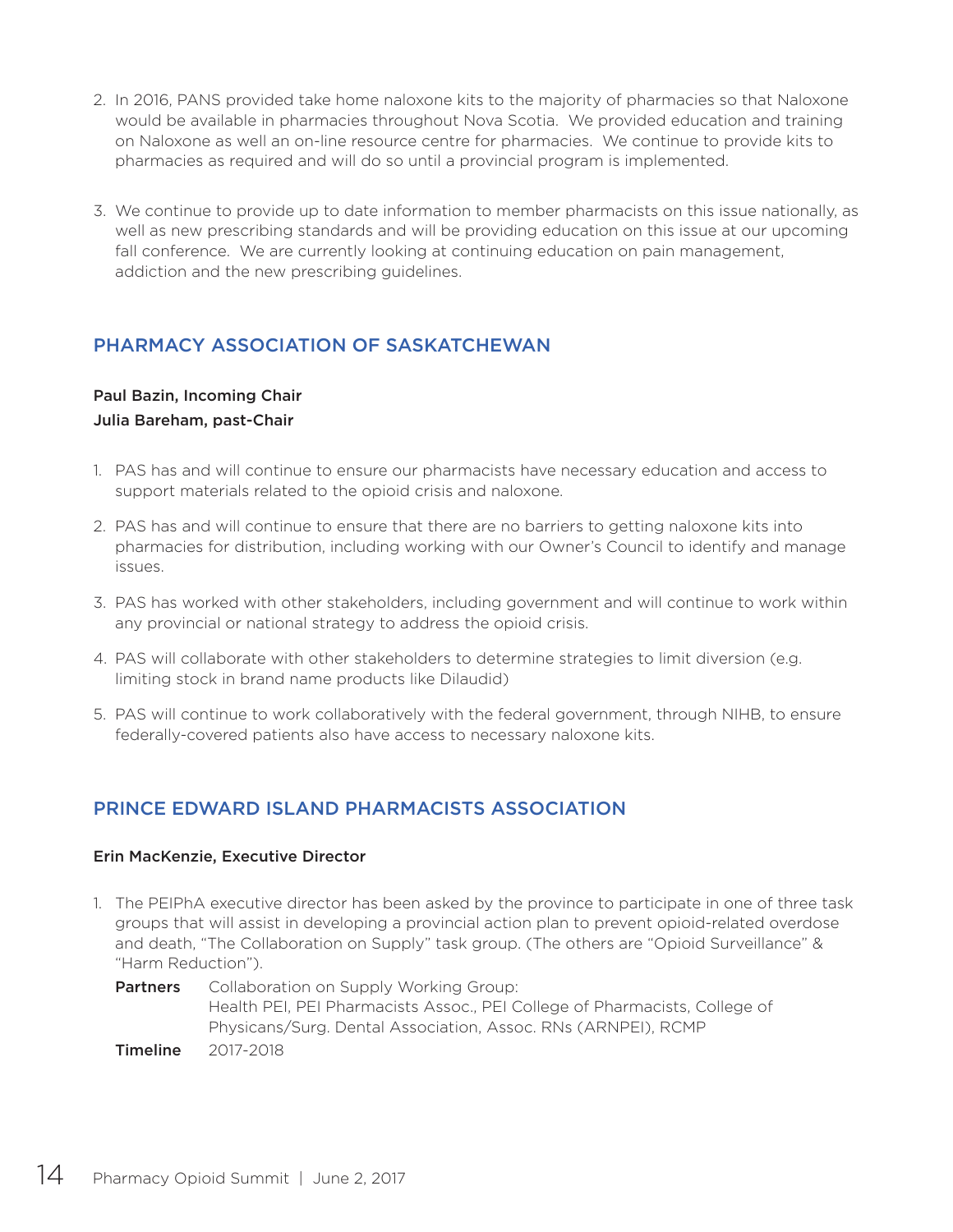- 2. The Collaboration on supply group is addressing:
	- Appropriate prescribing and dispensing
	- Reducing diversion of prescribed opioids
	- Identify instances of abuse and misuse of monitored drugs
	- Trends in legal and illegal opioids
	- Timely data reporting
- 3. Strategies include:
	- Initiating formal prescription monitoring program in PEI
	- Strengthen prescribing and dispensing practices
	- Reduce diversion of prescribed opioids

# PURDUE PHARMA (CANADA)

#### Walter Robinson, Senior Director, Government and Stakeholder Affairs

1. Purdue Pharma (Canada) will continue to research and develop abuse-deterrent/tamperresistant technologies designed to make our medicines less attractive or vulnerable to misuse and abuse while continuing to ensure they are safe and effective for patients. Furthermore, we will continue advocate for public policies that facilitate the broader adoption and use of these technologies, regardless of manufacturer, across the entire class of immediate- and controlledrelease prescription opioids.

**Categories** Research, Prevention, Addiction Management **Timeline** Ongoing

2. Purdue Pharma (Canada) will continue to ensure all of its Healthcare Professional Education modules submitted to relevant colleges/regulatory bodies reflect a guidelines approach to clinical decision-making when/where opioids are considered as part of the treatment option for chronic non-cancer pain.

Categories Education

- **Timeline** In process given publication of new NOUGG guidelines and timetables of relevant HCP colleges.
- 3. Purdue Pharma (Canada) will continue to annually produce the Prescription Opioid Analgesics and Stimulants Marketed in Canada product identification pamphlet – in both official languages – which is used by law enforcement, public health officials, first responders and other stakeholders Canada.

**Categories** Education, Prevention, Control & Monitoring

Partners CPhA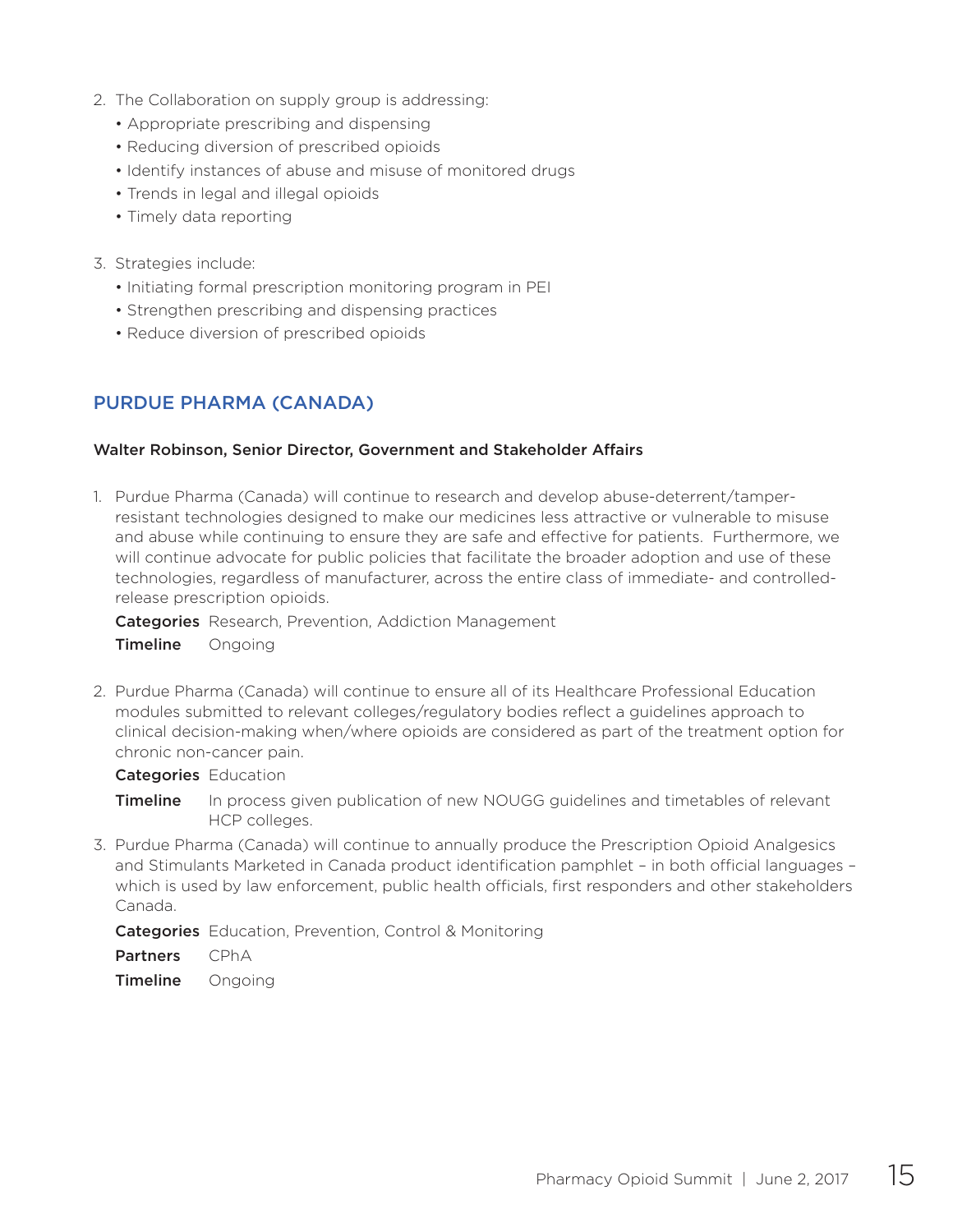# SANDOZ CANADA

#### Angela Nguyen, Scientific Director

1. Sandoz Canada is committed to the manufacturing of high-quality, safe, and effective products which fully comply with rigorous international quality and ethical standards, regulatory requirements, and Health Canada approved uses. Patients' safety is our priority.

|                         | <b>Category</b> Control and Monitoring                            |
|-------------------------|-------------------------------------------------------------------|
|                         | <b>Partners</b> Federal-Provincial-Territorial (FPT) stakeholders |
| <b>Timeline</b> Ongoing |                                                                   |

2. Sandoz Canada is committed to working in close collaboration with relevant authorities to ensure the healthy and proper use of synthetic opioid drugs, the availability of an appropriate antidote, and to support best evidence-based practices in addressing the opioid crisis.

Category Control and Monitoring

Partners FPT stakeholders

Timeline Ongoing

# SASKATCHEWAN COLLEGE OF PHARMACY PROFESSIONALS

#### Ray Joubert, Registrar Justin Kosar, President Elect

- 1. Prescription Review Program.
	- a. We are a partner organization
	- b. Recent bylaws authorize an expanded role. Not implemented due to limited resources
	- c. Interested in exploring strategies to enhance PRP's effectiveness in addressing the problem
- 2. Pharmaceutical Information Program
	- a. Involved in pharmacy practice management system integration. 100% of pharmacies are now integrated
	- b. Dedicate resources to the PIP Data Quality Improvement Program
- 3. Rx Files
	- a. When opportunities arise, promote their resources to pharmacists (e.g. Fentanyl patch to patch protocol and forms)
- 4. Naloxone
	- a. Have authority to schedule conditions of sale from pharmacies
	- b. Can work with the Ministry on strategies to increase access
	- c. Work with the Pharmacy Association of Saskatchewan's lead on initiatives on availability through pharmacies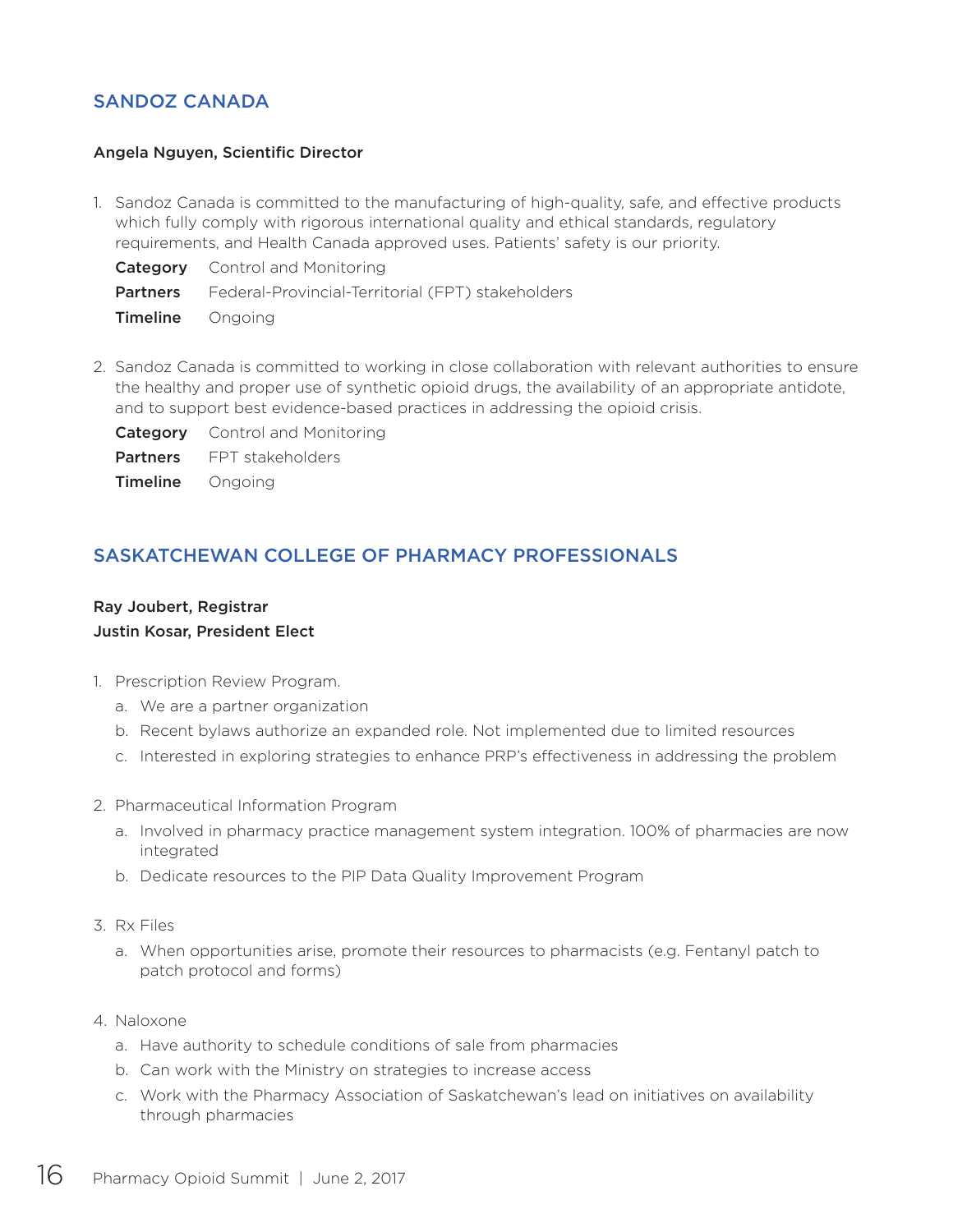#### **Other**

- Frequently send advisories to pharmacies alerting of drug diversion (stolen prescription pads, double doctoring, forgery alerts, other crimes, recently discovery of W-18 in the province)
- Supported U of S graduate student research into the barriers and needs of pharmacists and are strategizing with the U of S on how to mobilize the research findings
- Playing a lead role on preventing prescription drug abuse is no longer a strategic goal (aligned with "First Do No Harm" and found that we could accomplish very little alone). Nevertheless under our new strategic plan, we can reconsider this decision, in particular exploring how we might leverage policies and regulatory strategies. For that purpose we are mostly interested in exploring the good and effective resources in this province, how we can make them better in a collaborative manner (e.g. medSask, RxFiles, PIP, PRP, continuing pharmacy, medical and nursing education)

### SHOPPERS DRUG MART

# Kelly Le Forge, Vice President, Pharmacy Operations Paula MacNeil, Senior Director Professional Affairs and Governmnet Relations, Atlantic Deb Saltmarche, Senior Director, Professional Affairs

- 1. We will ensure Naloxone is available in all our pharmacy locations in Canada, work closely with our supplier to secure inventory for all stores, and leverage Corporate Webex's for both National Operations and Pharmacy Operations to educate resources on importance of Naloxone to ensure the message and approach resonates throughout entire organization
	- **Category** Addiction Management Partners Internal, Pharmacists, DC, supplier Timeline 2017
- 2. We will reinforce our clear concise standard operating procedures for Narcotics and Controlled drugs with internal Certification Requirements, and closely monitor purchases

|                        | <b>Category</b> Control and Monitoring    |
|------------------------|-------------------------------------------|
|                        | <b>Partners</b> Internal. Pharmacists. DC |
| <b>Timeline</b> $2017$ |                                           |

3. We will provide additional education for pharmacists on the use of, and patient education on, naloxone, and patient care in ODT

**Category** Education

Partners Internal, Pharmacists, Education Providers

Timeline 2017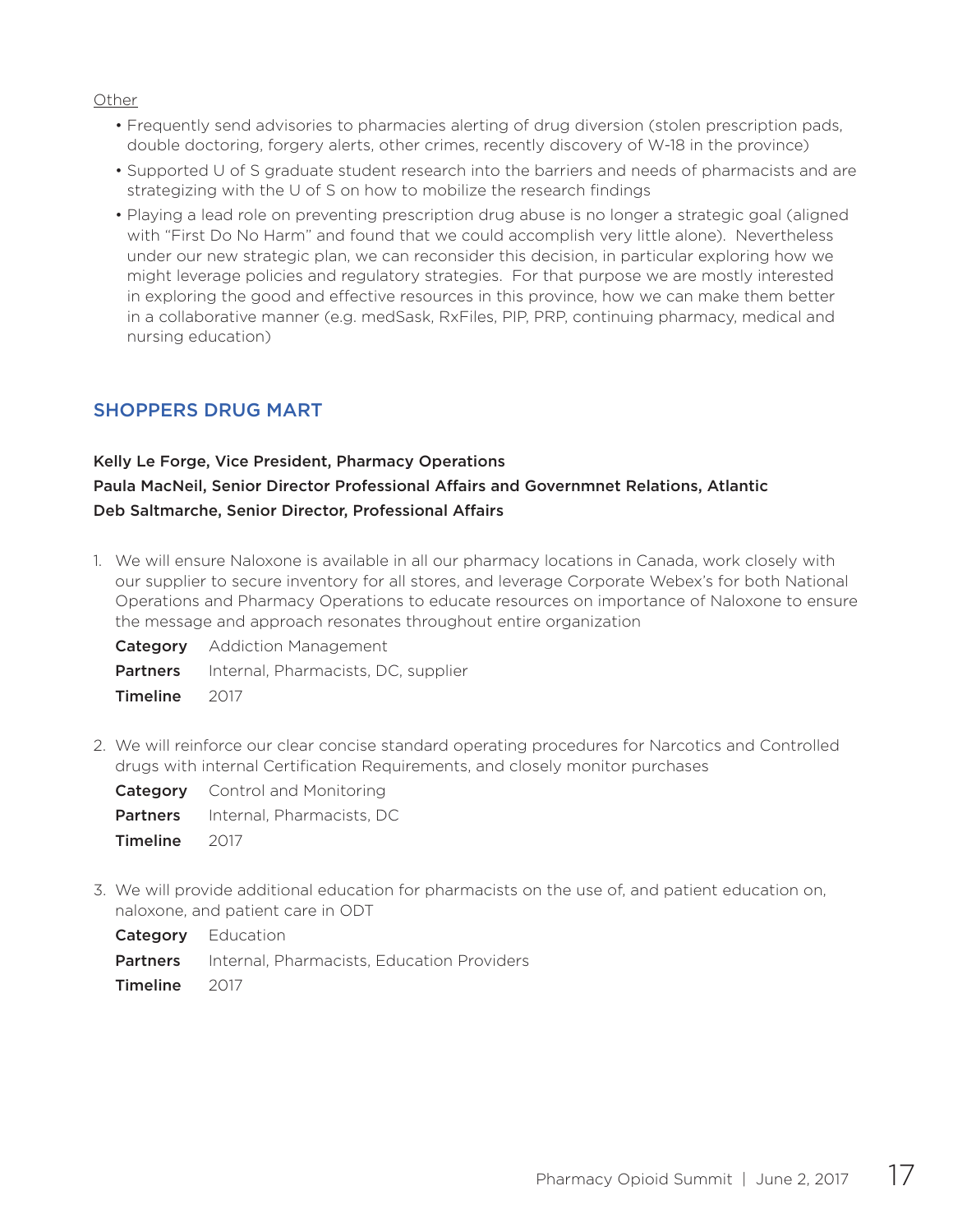# SOBEYS NATIONAL PHARMACY GROUP

#### Leanne MacFarlane, Senior Director Advocacy & Preferred Providers Randy Konrad, Director Pharmacy Operations, BC

1. Operational Directive: Each pharmacy to maintain a minimum inventory level of 2 Take Home Naloxone (THN) kits with injectable naloxone and post signage indicating that naloxone is available. All pharmacists must be familiar with provincial standards for providing THN, and ensure they have taken any steps needed to competently and confidently provide customer training (access/links to training resources have been provided/communicated)

Category Prevention (Harm Reduction) Partners Provincial Pharmacy Associations, Regulators, Manufacturers, Distributors **Timeline** Starting April 2017

2. Operational Directive: Offer patient information using the "Opioid Pain Medicines Information for Patients and Families" handout (from ISMP Canada and endorsed by Neighbourhood Pharmacy Association of Canada) as a tool to share important safety information about opioids with patients and their families.

Category Education Partners ISMP Canada, NPAC Timeline Starting April 2017

- 3. Clinical Guidance: Dissemination to our pharmacy teams of information/link to the 2017 Guidelines for Opioids for Chronic Pain as well as links to many other pharmacist resources and CE programs.
	- Category Education/ Control and Monitoring/ Addiction Management
	- Partners Pharmacy Associations, Other Health Care Practitioners and other stakeholders
	- **Timeline** Starting May 2017